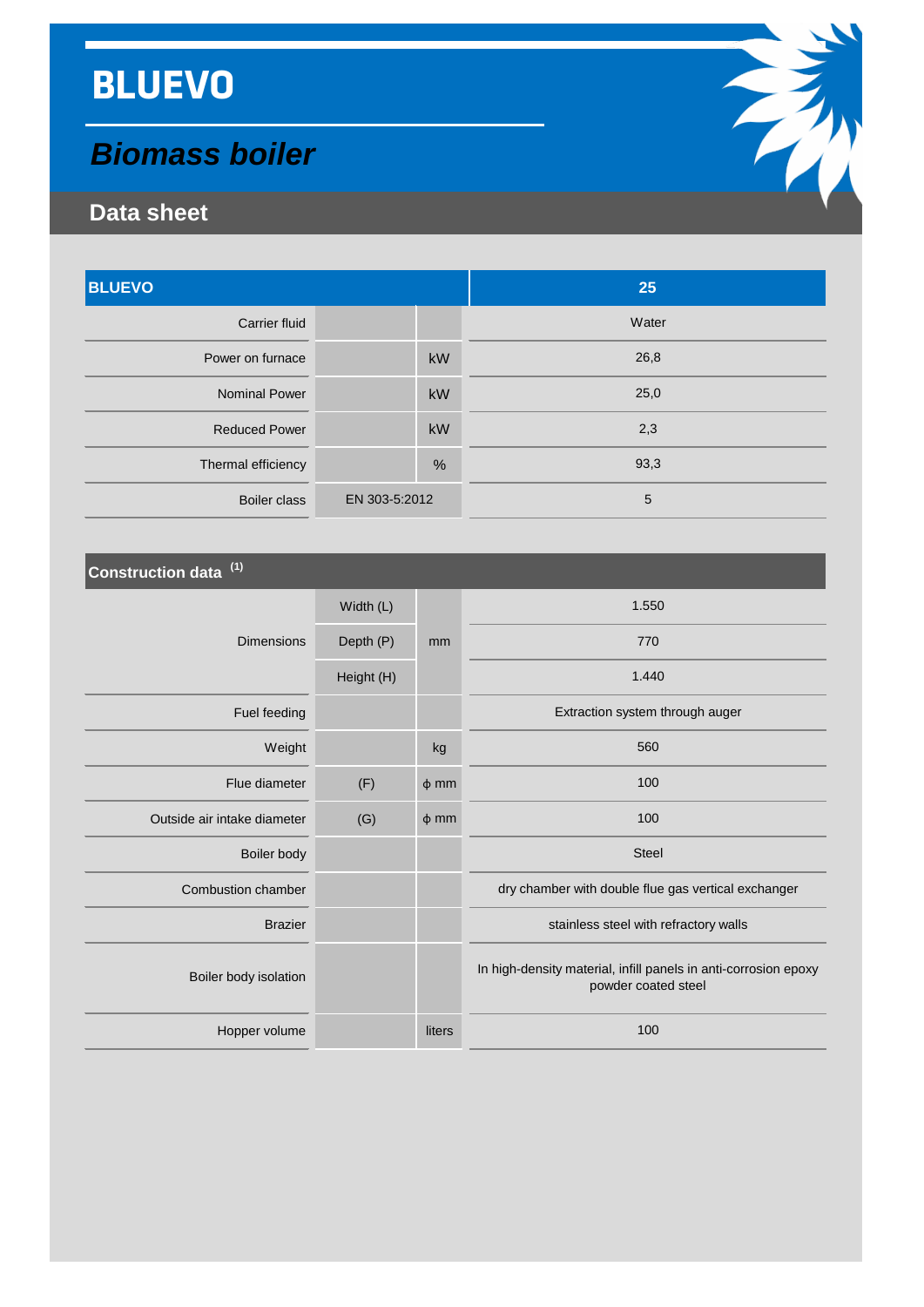#### **DATA SHEET**

**BLUEVO**

| Hydraulic data                                 |              |           |                |
|------------------------------------------------|--------------|-----------|----------------|
| Hydraulic pressure test                        |              | bar       | $6\,$          |
| Max working pressure                           |              | bar       | 3              |
| Boiler water content                           |              | liters    | 71             |
| <b>SLEEVE</b><br><b>UNI/DIN EN 10241-ST 37</b> | delivery (A) | $\phi$ mm | <b>DN 25 V</b> |
|                                                | return $(B)$ |           | <b>DN 25 V</b> |
| Residual power heat sink flange                | Inlet(C)     | $\phi$ mm | <b>DN 15</b>   |
|                                                | Outlet (D)   |           | <b>DN 15</b>   |
| Security valve                                 | Outlet (E)   |           | <b>DN 15</b>   |
| Expansion tank                                 |              |           | Open/closed    |
| Water pressure drop at 20 K                    |              | mBar      | 13,0           |

| <b>Functioning features</b>           |       |                 |                                        |
|---------------------------------------|-------|-----------------|----------------------------------------|
| Draft pressure                        |       | Pa              | $10 \pm 20\%$                          |
| Smoke temperature                     |       | $\rm ^{\circ}C$ | $85 \pm 30\%$                          |
| Max working temperature               | water | $\rm ^{\circ}C$ | 90                                     |
| Smoke evacuation system               |       |                 | Forced draft suction                   |
| Fuel flow regulation                  |       |                 | Automatic by level switch              |
| Combustion chamber ash exhaust system |       |                 | Through removable ash drawer           |
| Flue ash exhaust system               |       |                 | Gravitational on removable dust drawer |
| Ash tray volume                       |       | liters          | 5,2                                    |
| Dust collection drawer volume         |       | liters          | 5,8                                    |

| $ $ Fuel $(2)$                      |      |                                    |
|-------------------------------------|------|------------------------------------|
| Class to be used                    |      | <b>PELLET: EN ISO 17225-2</b>      |
| Fuel consumption at a nominal power | kg/h | 5,70                               |
| Fuel consumption at a reduced power | kg/h | 0,50                               |
| Smoke flow at a nominal power       | g/s  | 14,2                               |
| CO Emissions (10% of $O2$ )         |      | Class 5 according to EN 303-5:2012 |
| Dusts (10% of $O2$ )                |      | Rewarding coefficient equal to 1,5 |
| Environmental quality class         |      | *****                              |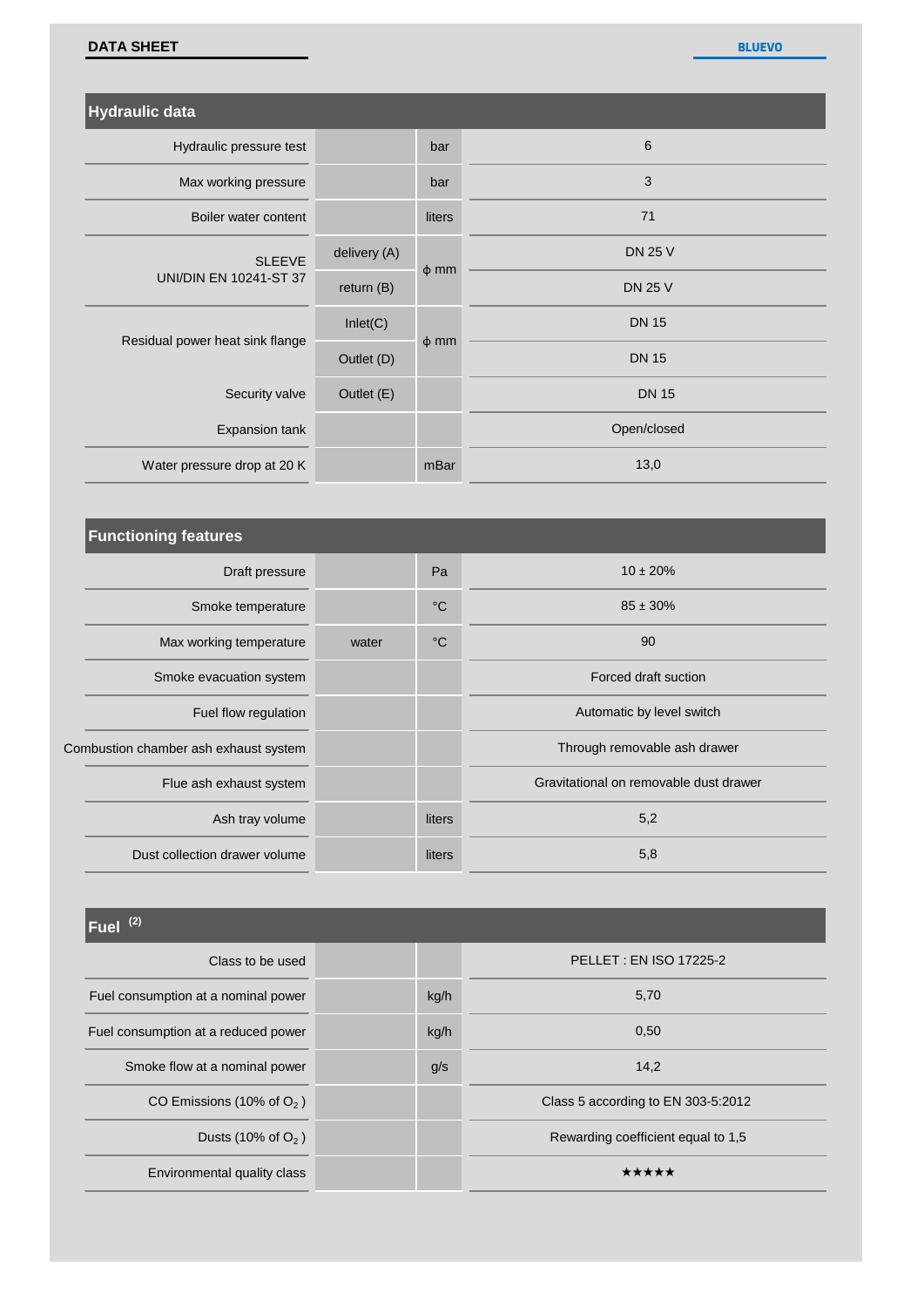#### **DATA SHEET**

**BLUEVO**

| Electrical data <sup>(3)</sup>     |           |                                                                                                                                                                                                                                                                                                                                                                                                           |
|------------------------------------|-----------|-----------------------------------------------------------------------------------------------------------------------------------------------------------------------------------------------------------------------------------------------------------------------------------------------------------------------------------------------------------------------------------------------------------|
| Adjustement and control unit       |           | Electronic type for the programmed control and management<br>of combustion thorgh a flue gas temperature probe and<br>boiler temperature probe, safety timers, shutdown due to<br>failed ignition and various alarms. Composed of<br>motherboard, thermoregulator, menu with online help that<br>allows electronic management of the system with signaling<br>of the operating status and alarm signaling |
| Ignition                           |           | electronic 250 W                                                                                                                                                                                                                                                                                                                                                                                          |
| Electrical nominal power installed | W         | 550                                                                                                                                                                                                                                                                                                                                                                                                       |
| Medium nominal electric power      | W         | 94                                                                                                                                                                                                                                                                                                                                                                                                        |
| Nominal voltage                    | $\vee$    | 230                                                                                                                                                                                                                                                                                                                                                                                                       |
| Nominal frequency                  | <b>Hz</b> | 50                                                                                                                                                                                                                                                                                                                                                                                                        |
| Nominal installed current          | A         | 3,18                                                                                                                                                                                                                                                                                                                                                                                                      |
| Energy class                       |           | $A + +$                                                                                                                                                                                                                                                                                                                                                                                                   |

#### **Arrangement**

Remote assistance

Through connection RS 232

| <b>Optional</b>                 |                                                                     |
|---------------------------------|---------------------------------------------------------------------|
| Automatic loading of the hopper | Through pneumatic suction system                                    |
| Remote assistance               | Software for management and control via Wi-Fi or internet<br>module |
| <b>Standard</b>                 |                                                                     |
| Through remote control system   | Through wifi module                                                 |
| <b>Security system</b>          |                                                                     |
| Alarm and control               | Antifreeze programming                                              |
|                                 | Through boiler and smoke probes                                     |
|                                 | Manual resetting thermostat                                         |
| No electricity                  | UPS group                                                           |
| <b>Combustion control</b>       | Combustion chamber temperature probe                                |
| Functioning error alarms        | Through visual and / or acoustic alarms                             |
|                                 | Combustion chamber inspection viewer                                |
|                                 | Differential pressure switch                                        |
|                                 | Shutdown due to ignition failure and various alarmsi                |
| Smokes evacuation in emergency  | through the secondary suction fan in emergency function             |